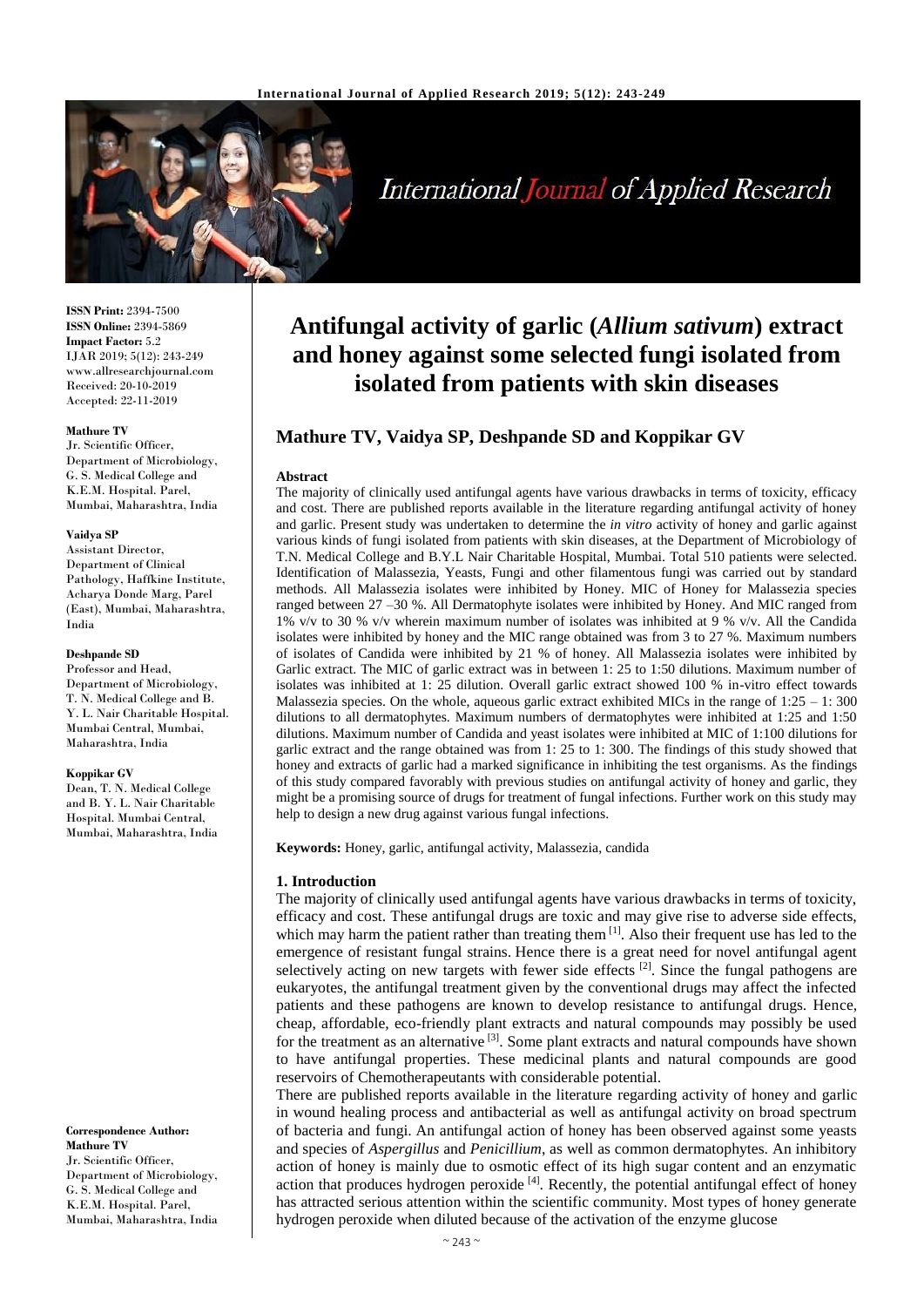oxidase, which oxidizes glucose to gluconic acid and hydrogen peroxide. Hydrogen peroxide is the major contributor to the antimicrobial activity of honey, and the different concentrations of this compound in different honeys result in their varying antimicrobial effects [5] . The *in vitro* antifungal activity of honey was reported by Maria *et al.*, who observed that honey stops the growth of *C. albicans*, *Candida krusei* and *Cryptococcus neoformans*[6] . An aqueous extract of Garlic (*Allium sativum*) has shown to have antifungal effect against the fungal skin pathogens<sup>[3]</sup>. Historically; Garlic has been used for centuries to combat infectious diseases. It can be provided in the form of capsules and powders, as dietary supplements, and thus differ from conventional foods or food ingredients. Therapeutic effect of garlic is possible because of its oil and water soluble Organo-sulfur compounds, which are responsible for the typical odor and flavor of garlic  $[7]$ . Occurrence of dermatophytic infection is a public health problem especially in children. This is because of the development of antifungal drug resistance of the pathogens and side effects exhibited by the drugs used for fungal diseases. Hence there is a great demand for safer alternative and effective chemotherapeutic agents. Use of medicinal herbs in the treatment of skin diseases including mycotic infection is an age old practice in many parts of the world  $[8]$ . A review of literature indicates that garlic was used as a folk medicine all over the world from ancient times <sup>[9]</sup>. A number of reports are available on antifungal, antibacterial and antiviral activities of garlic on different microorganisms. Gulsen G. and Erol A. in 2010<sup>[10]</sup> published a mini review of the antimicrobial properties of garlic.

There may be some more medicinal plants and natural compounds, which may have similar antibacterial and antifungal properties, which needs to be studied and explored*.* Once the antifungal property of a given extract from plant and natural compounds is proved under *in vitro* conditions, in vivo trials can be carried out for the treatment of human skin diseases by external application or oral administration of the product <sup>[3]</sup>. Hence, the present study was undertaken to determine the *in vitro* activity of honey and garlic against various kinds of fungi isolated from patients with skin diseases, before carrying out in its in vivo studies.

# **2. Material and Methods**

This study was carried out at the Department of Microbiology, after taking the permission from Institutional Ethics committee of T.N. Medical College and B.Y.L Nair Charitable Hospital, Mumbai.

**2.1 Determination of Minimum Inhibitory Concentration (MIC) of honey against yeast and Moulds**  Indian Jambhul honey was obtained from Phondaghat Pharmacy, Mumbai and checked for its sterility using 'Test of sterility' by Direct Inoculation method as stated in Indian Pharmacopoeia<sup>[11]</sup>. The unsterile honey was further sterilized by Gamma irradiation at 25 kGy at the ISOMED unit of BARC-Mumbai [12] before *in vitro* testing on isolates obtained.

Honey was diluted in distilled water in the gradient of 1- 30% and used for determination of MIC.

# **2.2 Determination of MIC of garlic against yeast and Moulds**

Fresh bulbs of garlic (*Allium sativa*), which were identified by botanist, were bought from a local market in Mumbai. Aqueous Garlic extract was prepared by the method described by D. B. Lauria et al. [13].

One hundred gram of superior quality garlic bulbs were dehusked, cleaned with sterile distilled water, were homogenized in 100 ml of distilled water in a warring blender for 10 min. The suspension was then centrifuged for 20 min at 2000 g, filtered through a whatman no. 1 filter paper. Extract was checked for sterility before its *in vitro* testing for fungal isolates. The filtrate was further diluted in the range  $1:25$ ,  $1:50$  up to  $1:300$  dilution.

*In vitro* anti-fungal effects of honey and garlic on all fungal isolates was determined using Agar dilution method. Each dilution was added to the molten agar at  $45 \degree$  C in a fixed ratio so that the appropriate drug concentration was achieved. The prepared agar plates for Yeasts and tubes for moulds were inoculated with 10ul of standardized inoculum. The drug medium and the growth medium were used as the controls  $^{[14, 15]}$ .

# **2.3 Tests Organisms**

Total 510 patients attending Skin and Venereal Diseases of out Patient Department of B.Y.L Nair Charitable Hospital, Mumbai, clinically diagnosed as having skin infections, were selected and patient's infections were classified as superficial, cutaneous and subcutaneous. After thorough cleaning of diseased area with 70% alcohol, skin scrapings, nails, hair & skin and tissue biopsy samples were collected in sterile test tubes using sterile blade no.15.

Direct microscopic examination of specimens [16, 17] was carried out by 20 % KOH mount so that the fungal elements like blastospores, septate or non-septate hyphae, arthrospores, "Spaghetti and meatballs" in case of *Malassezia* infection, ectothrix and endothrix infection of hair can be evaluated easily. By culture method the growth was obtained and was identified by standard methods [18]. Further, identification of Malassezia<sup>[18]</sup> and Yeasts, Fungi  $\&$ other filamentous fungi [19] was carried out by standard methods and slide culture was performed wherever necessary.





**Graph 1:** MIC of Honey in V/V % for different *Malassezia*  species *n= 28*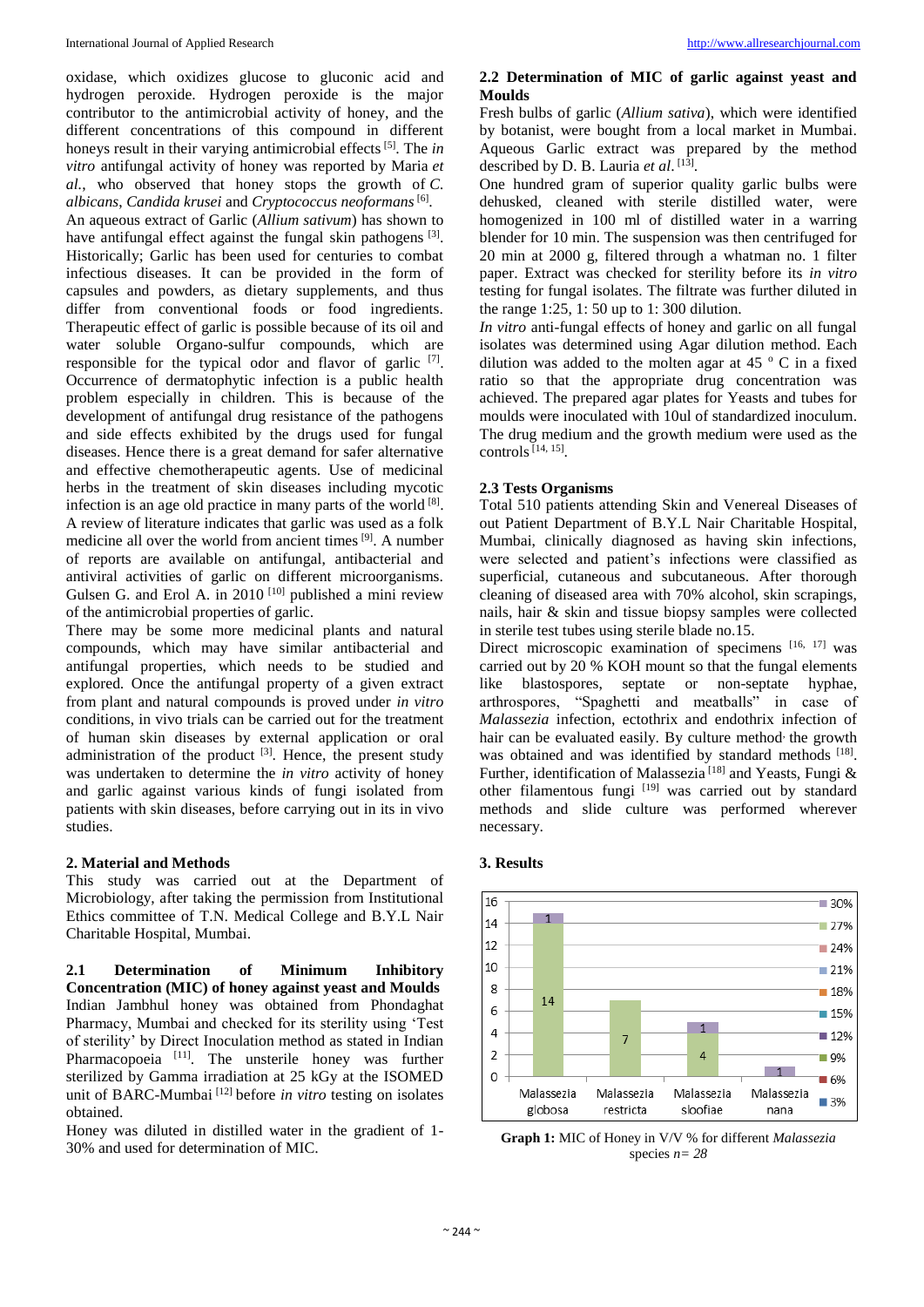All *Malassezia* isolates were inhibited by Honey. MIC of Honey for *Malassezia* species ranged between 27-30 %.

Overall Indian Jambhul Honey showed 100 % *in-vitro* effect towards *Malassezia* species.



**Graph 2:** MIC of Honey in V/V % for different *Dermatophyte species. (n= 98)*

All *Dermatophyte isolates were* inhibited by Honey. MICs of Jambhul honey ranged from 1% v/v to 30 % v/v wherein

maximum number of isolates was inhibited at 9 % v/v



**Graph 3:** MIC of Honey in V/V % for different C*andida and* yeast *species (n=60)*

All the *Candida* isolates were inhibited by honey and the MIC range obtained was from 3 to 27 %. Maximum numbers of isolates of *Candida* were inhibited by 21 % of honey.



 $\sim$  245  $\sim$ **Graph 4:** MIC of Garlic Extract in mg/ml for different *Malassezia species (n=28)*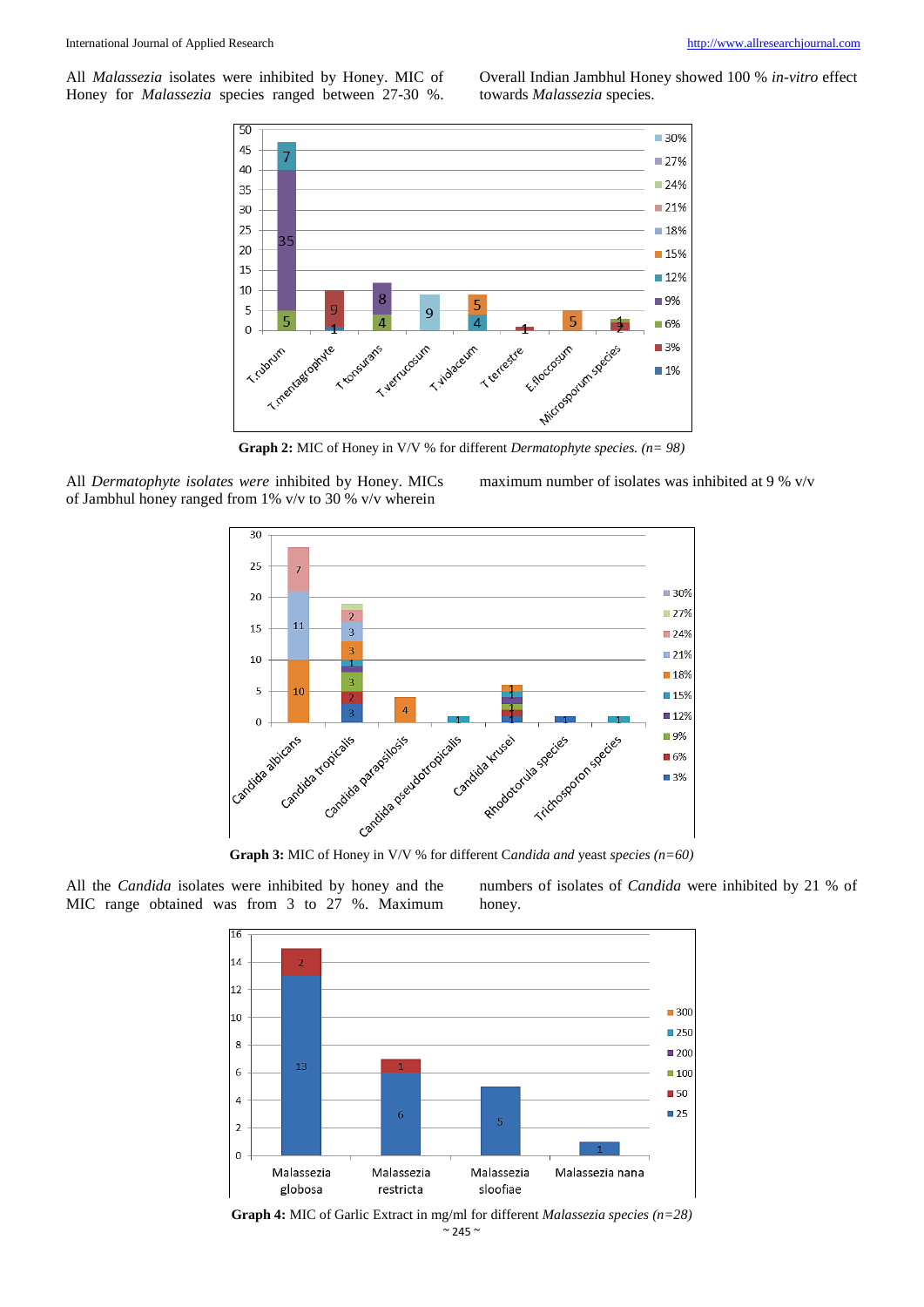All *Malassezia* isolates were inhibited by Garlic extract. The MIC of garlic extract was in between 1: 25 to 1:50 dilutions. Maximum number of isolates was inhibited at 1: 25 dilution.

Overall garlic extract showed 100 % in-vitro effect towards *Malassezia* species.



On the whole, aqueous garlic extract exhibited MICSs in the range of 1:25 – 1: 300 dilutions to all dermatophytes.

Maximum numbers of dermatophytes were inhibited at 1:25 and 1:50 dilutions.



**Graph 6:** MIC of Garlic Extract in mg / ml for different *Candida and yeast species. (n=60)*

Maximum number of *Candida* and yeast isolates were inhibited at MIC of 1:100 dilutions for garlic extract and the range obtained was from 1: 25 to 1: 300.



 $\sim$  246  $\sim$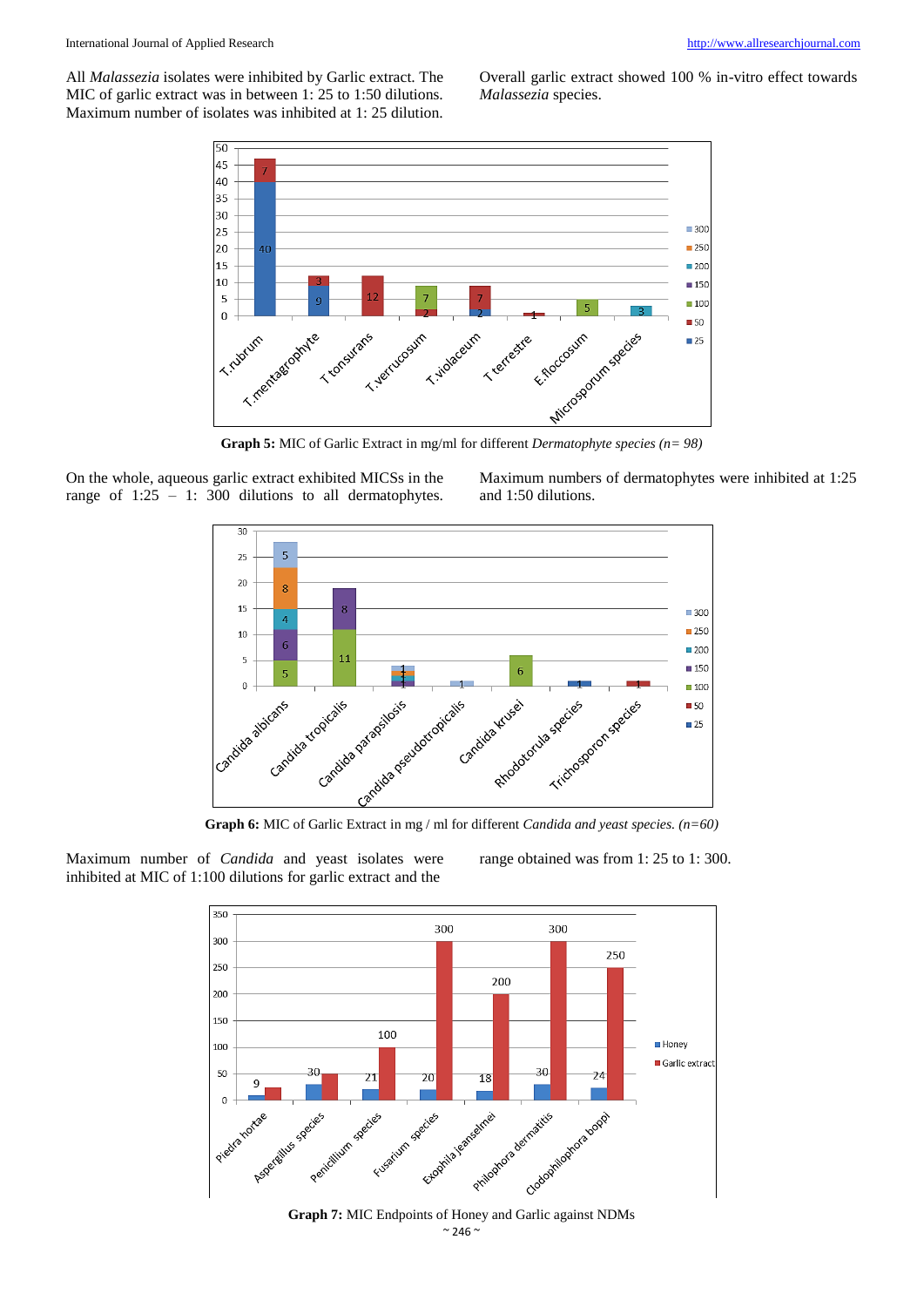MIC values of honey against NDMs ranged from 1%--30%. While MIC values of garlic extract ranged from 1: 25 to 1: 300

# **4. Discussion**

Anti-fungal activity of Jambhul Honey and aqueous Garlic extract was studied and their MIC was determined by Agar dilution method  $[14, 15]$  on the fungal isolates obtained.

Indian Jambhul Honey and Garlic extract showed 100 % *invitro* antifungal activity against Yeasts, *Malassezia*, dermatophytes and other filamentous fungi. Present study findings indicated effective antifungal action of honey and garlic on isolates from skin infections. There is a need to carry out further extensive *in-vitro* and in*-vivo* studies on experimental animals and then on patients to prove its role as a supportive therapy for fungal skin infections. This can be useful to reduce many different side effects produced in patients due to administration of conventional antifungal agents.

Honey has been reported to have antifungal activity, but not many species of fungi have been tested. In the present study, maximum numbers of dermatophytes were inhibited at 9-15  $\%$  (v/v) dilutions. Similar results were observed by Rademaker M. *et al.* <sup>[20]</sup>. Although the concentrations of honey needed to inhibit some of the dermatophytes were higher than needed to inhibit bacteria, less dilution of honey was likely with Tinea infection than with infected wounds, burns and ulcers where there would be serum exudation. Arrerat L. *et al.* <sup>[21]</sup> had reported the antifungal effect of honey on dermatophytes by agar diffusion method and had also determined MIC values by broth dilution method. Present study also demonstrated the antifungal effect of honey on various filamentous fungi isolated from skin infection. This showed honey to be a most potent agent to work on fungal isolates causing Tinea. However which type of honey is most effective and the practical usefulness of honey as a topical antifungal agent, would be known only if comparative clinical trials were conducted.

The results of investigation by Brady N.F. *et al*. [22] showed that the common dermatophytes were sensitive to the antimicrobial activity of honey, indicating that clinical evaluation of honey in the treatment of tineas was warranted. This would determine whether the hydrogen peroxide or the non-peroxide antifungal agent diffuses better into the skin.

In the present study, all Candida species were inhibited by Indian jambhul honey at 18-21 % v/v. In Koc AN *et al*. study<sup>[23]</sup>, honey samples from different floral sources were evaluated for their ability to inhibit the growth of 40 yeast strains (*Candida albicans, C. krusei, C. glabrata and Trichosoporon* spp.). Broth micro dilution method was used to assess the activity of the honeys against yeasts at different concentrations ranging from 1.25-80%  $(v/v)$ . All of the yeast strains tested was inhibited by honeys in this study. Broth micro dilution assay revealed that inhibition of growth depended on the type and concentration of honey as well as the test pathogen. Little or no antifungal activity was seen at honey concentrations <2%. Rhododendron and multifloral honeys had generally more inhibitory effect than eucalyptus and orange honeys (*P<*0.05). Fluconazole-resistant yeast strains were examined for their susceptibility to honeys. This study demonstrated that, in vitro, these honeys had antifungal activity at the high concentration of 80%  $(v/v)$  in these fluconazole-resistant strains. Further studies were now

required to demonstrate if this antifungal activity had any clinical application.

Honey, an age-old remedy has been rediscovered in modern times. Its therapeutic potential has been credited to its antimicrobial, anti-inflammatory and anti-oxidant properties as well as boosting of the immune system. Moreover, the effectiveness of honey against antibiotic sensitive and resistant micro-organisms, the ease of administration for the treatment of wounds, lack of side effects in alleviating gastric pain and shortening the duration of diarrhea and its low likelihood of selecting for further resistant strains culminate to the fact that this agent may represent a satisfactory alternative and / or complementary means of chemoprophylaxis and or chemotherapy. Hence in the present era of multiple drug resistant organisms, honey can be as an effective, cheap, easily available, non-toxic, extremely useful, and reliable adjuvant without any adverse side effects in the treatment of fungal infections  $[4]$ .

Aqueous Extract of garlic was said to have *in vitro* antifungal effect against yeast like fungi like *Candida, Cryptococcus, Rhodotorula, Torulopsis* and *Trichosporon*. Medicinal, insecticidal, antibacterial, antiprotozoal and antifungal properties had been ascribed to garlic  $[24]$ . In the present study; the effect of aqueous garlic extract on yeasts and filamentous fungi / dermatophytes was studied by agar dilution method. The ubiquitous opportunistic pathogen *C. albicans* was sensitive to garlic; resistance to the broad spectrum of active principles present was unlikely so that its anti-Candida effects may provide an important alternative route to chemotherapy. Garlic had been reported to affect the lipid constituents of the outer surface of *C. albicans* [25] and the fungicidal membrane of *Paracoccidiodes* spp. [26]. Venugopal PV *et al.* <sup>[27]</sup> from Madras had reported the antidermatophytic activity of aqueous garlic extract on clinical isolates of dermatophytes and compared them with the ketoconazole which correlated with the present study. Interest in herbal medicine is enjoying a renaissance at present. Garlic (Allium sativum) was an intriguing herb with a long history of medicinal use for a variety of diseases including ringworm infections. Garlic (A. sativum) could be used as an effective antidermatophytic agent. Further purification and extraction of the active principle of garlic would give a true antidermatophytic activity comparable to standard antifungal drugs.

Dermatophytic infection is a common infection that constitutes public health problem among children. Anti dermatophytic activity of aqueous, ethanolic and methanolic extracts of garlic was investigated against isolates of dermatophytic fungi obtained from sixty primary school children in Aba. The well in agar diffusion technique was used to determine the sensitivity patterns of the test organisms. The results were compared with the activity of a known antifungal drug nystatin. The result of the antifungal activity of garlic showed high but varied levels of antifungal effectiveness on the different species of the dermatophytes at four different concentrations of 12.5 %, 25 %, 50 % and 100 % used. Further purification and extraction of active principle of garlic would give an antidermatophytic activity comparable to standard antifungal drugs<sup>[28]</sup>. True activity of garlic can be compared if principal component of garlic is purified and extracted further. The potent *in vitro* activities of onion and garlic extracts against *Malassezia, Candida* and *dermatophytes* were reported by Ghahfarokhi M.S. *et al*. [29] from Iran to suggest a potential therapeutic efficacy of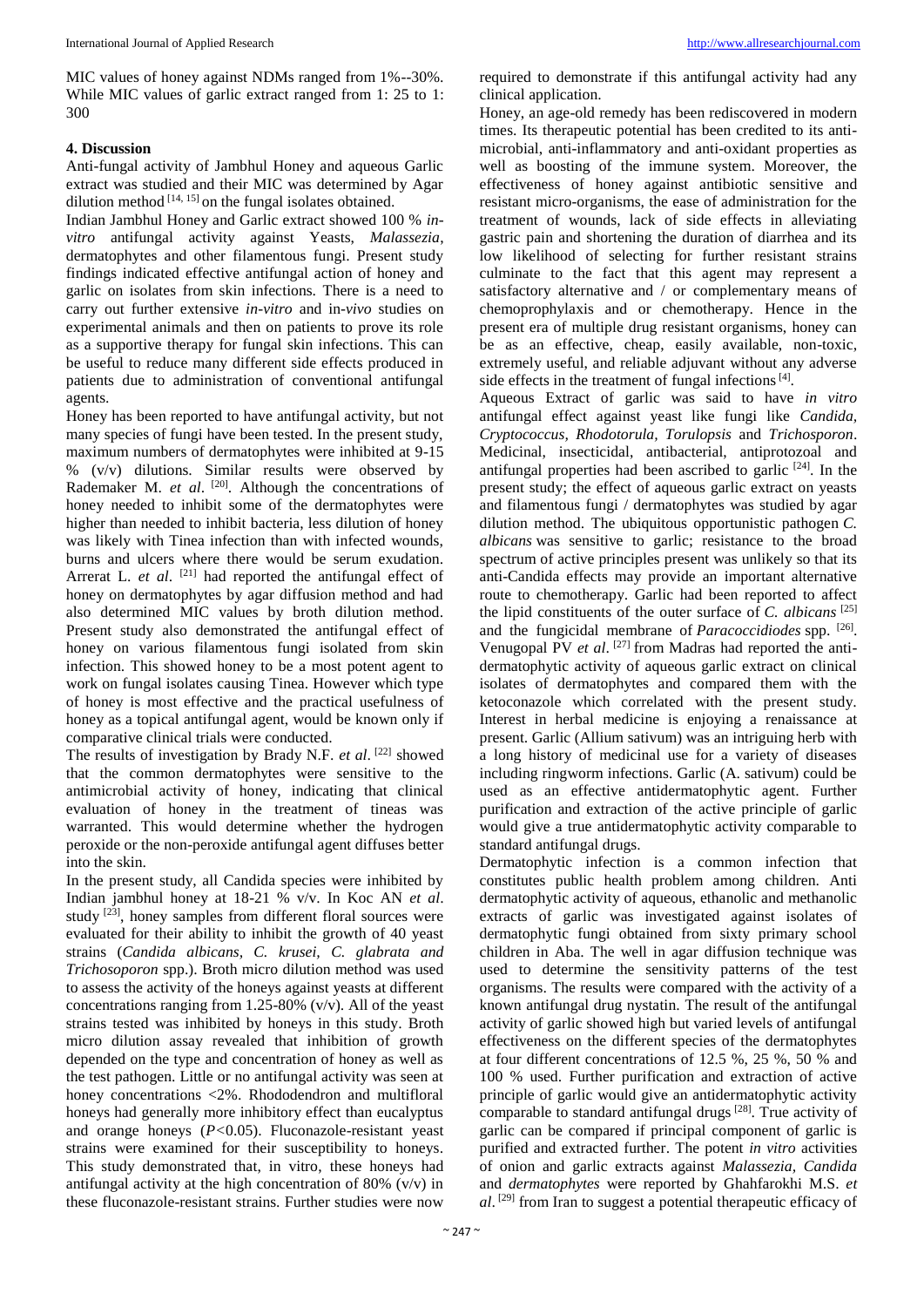these plant extracts in the treatment of related fungal disorders. Similarly, inhibition of keratinolytic activity on *T. mentagrophytes* by garlic was reported in another paper by Ghahfarokhi MS *et al*. This is the first report on keratinase inhibition by natural compound. Since fungal growth and keratinolytic activity are important factors in pathogenesis of the dermatophytes, their inhibition by garlic indicate that it may have potential value in treatment of human and animal dermatophytosis. Although, dermatophytes respond well to conventional antifungal agents, many patients usually cannot afford the cost of these agents and hence use local medicinal plants to treat the infections. Good *in-vitro*  activities of some plant extracts against dermatophytes were demonstrated in western African countries such as Nigeria. Amer M *et al.* <sup>[30]</sup> has reported effective treatment of topical application of garlic extract on lesions produced in experimental animals.

The present *in vitro* study demonstrates the antifungal effect of garlic extract and stated that it could be used against the human skin pathogens. Once the in-vitro antifungal effect is proved, in-vivo trials can be carried out for the treatment of human skin diseases by topical application. The antimicrobial properties of garlic can be exploited as an effective alternative to those of more common pharmaceutical preparations. A broad range of effects, in particular the observed antifungal properties, is now being investigated as well as research on the breakdown products of organosulphur compounds for their specific inhibitory effects. The mechanisms of action of garlic constituents *in vivo* still require much research.

# **5. Conclusion**

Thus it can be concluded that, medicinal plants and plant products like honey and garlic extract, are not only important to the millions of people for whom traditional medicine is the opportunity for health care and to those who use plants for various purposes in their daily lives, but also as a source of new pharmaceuticals. Therefore natural products, either as pure compounds or as standardized plant extracts, provide limitless opportunities for new drug leads because of the matched less availability of chemical diversity.

### **6. Recommendations**

The findings of this study showed that honey and extracts of garlic had a marked significance in inhibiting the test organisms. As the findings of this study compared favorably with previous studies on antifungal activity of honey and garlic, they might be a promising source of drugs for treatment of fungal infections. Further work on this study may help to design a new drug against various fungal infections.

### **7. Acknowledgement**

Authors are grateful to Department of Microbiology of T.N. Medical College and B.Y.L Nair Charitable Hospital for providing facility and moral support to carry out this study.

#### **8. References**

1. Lusby PE, Coombes AB, Wilkinson JM. Honey: A Potent Agent for Wound Healing. Journal of Wound. Ostomy and Continence Nursing. 2002; 29(6):295-300.

- 2. Abad MJ, Ansuategui M, Bermejo P. Active antifungal substances from natural sources. ARKIVOC. 2007; (Vii):116-145.
- 3. Samuel KJ, Andrews B, Jebashree HS. *In Vitro* evaluation of the antifungal activity of *Allium sativum* bulb extract against Trichophyton rubrum, a human skin pathogen. World journal of Microbiology and biotechnology. 2000; 16:617-620.
- 4. Molan PC. Honey as a topical antibacterial agent for treatment of infected wounds. World Wide Wounds, 2001, Revision: 1.0.
- 5. Molan PC. The antibacterial nature of honey: The nature of the antibacterial activity. Bee World. 1992; 73(1):5-28.
- 6. Estevinho ML, Afonso SE, Feás XJ. Antifungal effect of lavender honey against Candida albicans, Candida krusei and Cryptococcus neoformans. Food Sci Technol. 2011; 48(5):640-3.
- 7. Federman DG, Kirsner SR. The patient with skin disease: An Approach for Nondermatologists Ostomy? Wound Management. 2002; 48(6):22-28.
- 8. Balakumar S, Rajan S, Thirunalasundari T, Jeeva S. Antifungal activity of *Aegle marmelos* (L.) Correa (Rutaceae) leaf extract on dermatophytes. Asian Pac J Trop Biomed. 2011; 1(4):309-312.
- 9. Bhadauria S, Kumar P. Indian J of Fundamental App Life Sci. *In vitro* antimycotic activity of some medicinal plants against human pathogenic dermatophytes. 2011;  $1(2):1-10.$
- 10. Gulsen G, Erol A. Journal of Animal and Vet Adv. 2010. 9(1) Antimicrobial Effect of Garlic (*Allium sativum*) and Traditional Medicine Journal of Animal and Veterinary Advances. 2010; 9(1):1-4.
- 11. Indian Pharmacopoeia. Test of sterility. Govt.of India, Ministry of Health and Family Welfare. Ch. 2007; 2.2.11, Vol: 2:52.
- 12. Sunita DS, Kirti KS. Invitro effect of Indian honeys on Staphylococcus aureus from wounds. Indian journal of Exp. biology. 2010; 48:931-35.
- 13. Louria DB, Lavenhar M, Kaminski T, Eng RHK. Garlic (*Allium sativum*) in the treatment of experimental Cryptococcosis. Journal of Medical and Veternary Mycology. 1989; 27:253-56.
- 14. Pfaller MA, Chaturvedi V, Espinel-Ingroff A. Reference Method for broth dilution antifungal susceptibility testing of yeasts; approved standard. Edition second; Vol. 22(15).
- 15. CLSI guidelines. Reference method for broth dilution antifungal susceptibility testing of Yeasts: Approved standard M27-A3. 2008; 28(14):1-25.
- 16. Emmons CW. Textbook of Medical Mycology. Edition 3<sup>rd</sup>, Lea and Febiger, 1977, 1-592.
- 17. Enemuor SC, Amedu AS. Prevalence of superficial mycoses in primary school in Anyigba, Kogi State, Nigeria African journal of microbiology Research. 2009; 3(2):062-065.
- 18. Woodgyer A. Malassezia update: Mycoses: The official Newsletter of the Australian Federation of Medical and Veterinary Mycology; The University of Melbourne. 2004; ISSN: 1170-7062, 12-18.
- 19. Shukla D, Goyal R, Bhattacharya SN. Lab-based epidemiological study of superficial fungal infections the journal of Dermatology. 2007; 34(4):248-53.